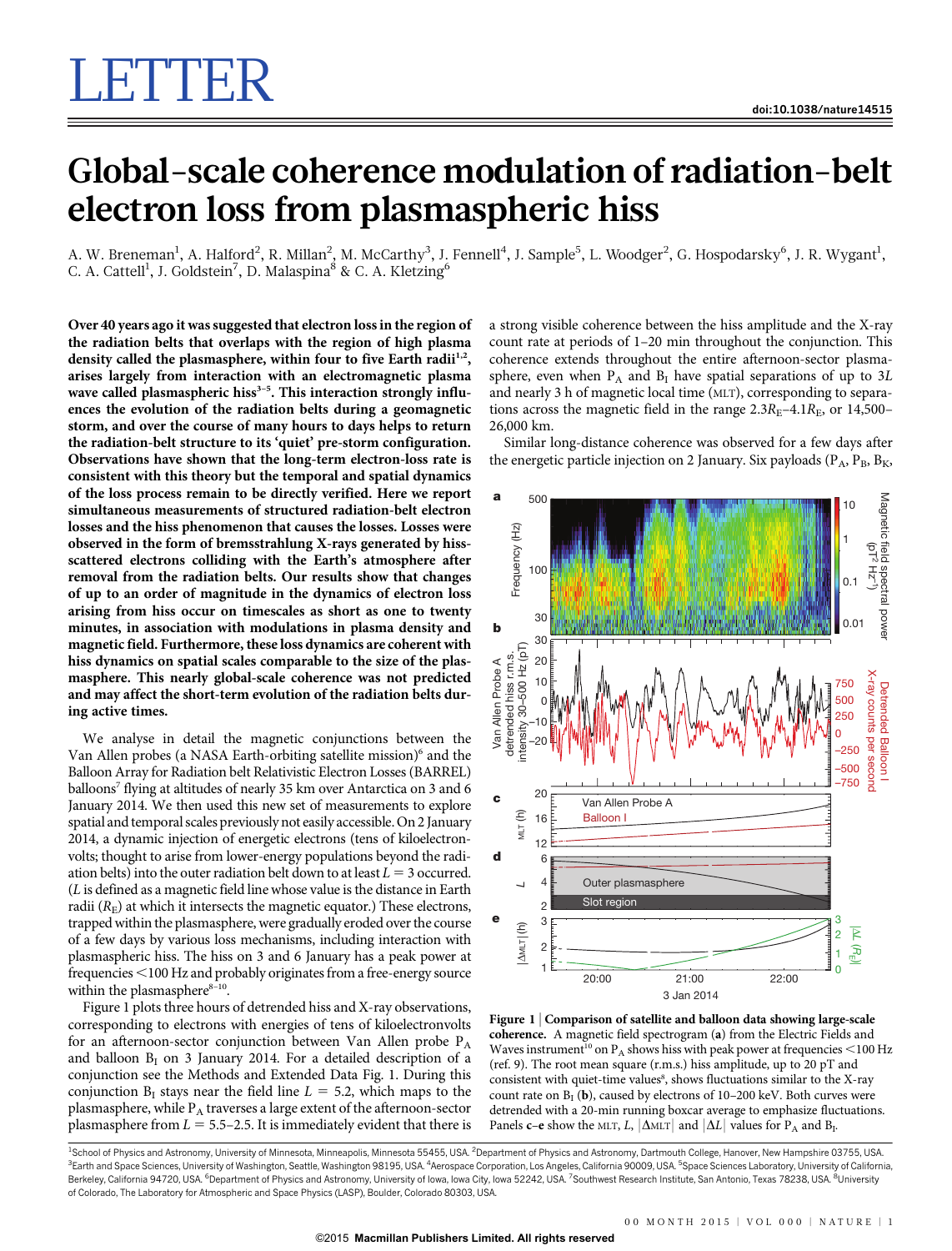

Figure 2 | The extent over which the hiss source region is modulated. Timedependent coherence of hiss and X-rays on 6 January 2014 at 20:00–22:00 UT was calculated as a function of cross-magnetic-field separation for a range of fluctuation periods. High coherence is observed for 1–20-min periods. This figure shows a coherence of 3.3-min period fluctuations averaged for all combinations of  $P_A$  and  $P_B$  and  $B_K$ ,  $B_L$ ,  $B_W$  as a function of L (a) and MLT (b). Panel c plots the coherence of 3.3-min period fluctuations of hiss as a function of spacecraft separation.

 $B_W$ ,  $B_I$ ,  $B_X$ ) were aloft during the 6 January 2014 conjunction and on magnetic field lines mapping to the plasmasphere. This data set allows us to quantify the spatial extent over which fluctuations of hiss and X-rays are similar. Figure 2a and b plots the average coherence (strength of association) of 3.3-min period fluctuations of hiss amplitude and X-ray count rate as a function of cross-magnetic-field separation for all combinations of a probe and a balloon. Between any two payloads, high coherence was observed for separations up to  $|\Delta MLT|$  = 4 h and  $|\Delta L|$  = 3.5. However, since high coherence was observed on all combinations of payloads, the overall coherence scale covers, at a minimum, all baselines formed by the probes and balloons: that is, 6 h of MLT (from  $11:00 \leq MLT \leq 17:00$ ) and 3.5L (from  $3 \leq L \leq 6.5$ ). A comparison in Fig. 2c of hiss amplitudes on  $P_A$  and  $P_B$  shows that 3.3-min period fluctuations of the hiss source region are coherent on similar scales, indicating that the large-scale coherence of hiss and X-rays may be explained by the large-scale coherence of the hiss source region itself. We note that the large-scale MLT coherence is not caused by magnetic-field gradient and curvature drift of electrons into the South Atlantic Anomaly<sup>11</sup>, a region of decreased magnetic field associated with enhanced precipitation from the radiation belts. Timescales for the drift of 30–100-keV electrons with small pitch angles, the angle of the electron velocity vector to the magnetic field, range from a few to tens of minutes per hour of MLT. Delays in fluctuations in hiss amplitude and X-ray counts of this size are not observed.

Figure 3 presents a detailed analysis of this 6 January close conjunction for the payloads  $P_A$  and  $B_K$ . As for the 3 January conjunction, hiss amplitude and X-ray count rate show a striking similarity throughout the entire two-hour conjunction. The payload separations are small near 21:00 Universal Time (UT) ( $\Delta$ MLT = 1 h and  $\Delta L$  = 1.5), meaning that these variations are mostly temporal. The plasma density and magnetic-field magnitude, as well as the 30-keV electron flux, rise on average throughout this timespan, unlike the X-ray count rate, although when detrended they fluctuate in the ultralow frequency (ULF) range, similarly to the hiss and X-rays. In a detailed analysis



Figure 3 | Comparison of plasmaspheric hiss and electron precipitation. a, A spectrogram of hiss magnetic field wave power along the spin axis of  $P_A$ . The r.m.s. hiss power and X-ray count rate on  $B_K$  follow the same trend (b). The background X-ray count rate, probably due to cosmic-ray-induced X-rays and estimated from a 20-min running boxcar average to be 875 counts per second, has been subtracted. Plasma density, 30-keV electron flux, and magnetic field magnitude  $B$  (c–e) all increase during this conjunction, unlike for the X-ray counts.

presented in the Methods we provide multiple lines of evidence showing that the hiss is directly responsible for creating the electron precipitation that enhances the X-rays. The global-scale coherence observed during this conjunction indicates that hiss controls electron loss throughout the afternoon-sector plasmasphere. The ULF fluctuations in density and magnetic field facilitate this process by creating conditions favourable for the growth of hiss waves. These results explain fluctuations in X-ray counts that have been observed on past balloon missions<sup>12</sup>.

The ULF fluctuations of density and magnetic field may originate in the solar wind or at the magnetopause boundary<sup>13</sup>, within the lowplasma-density magnetosphere<sup>14</sup>, or within the plasmasphere<sup>15</sup>. We have not identified their source for the 3 January conjunction but the distinctive double-peaked feature on 6 January at 21:00 UT (Fig. 3b) is observed as a small spike in the SYM-H index, suggesting a compression at the magnetopause, and on the Cluster 4 satellite<sup>16</sup> located in the afternoon-sector magnetosheath. Multiple ground magnetometer stations<sup>17</sup> show that this ULF feature propagates throughout the afternoon-sector plasmasphere, with velocity components eastwards and radially inwards, perturbing the background density and magnetic field by a few per cent. This has a noticeable effect on the growth of plasmaspheric hiss, causing an increase in electron precipitation of up to an order of magnitude observed throughout the afternoon-sector plasmasphere all the way inward to the outer edge of the electron slot at  $L = 3$ , a region largely devoid of energetic electrons separating the inner and outer radiation belts.

These observations suggest that coupling models of ULF wave formation and propagation to current radiation-belt models is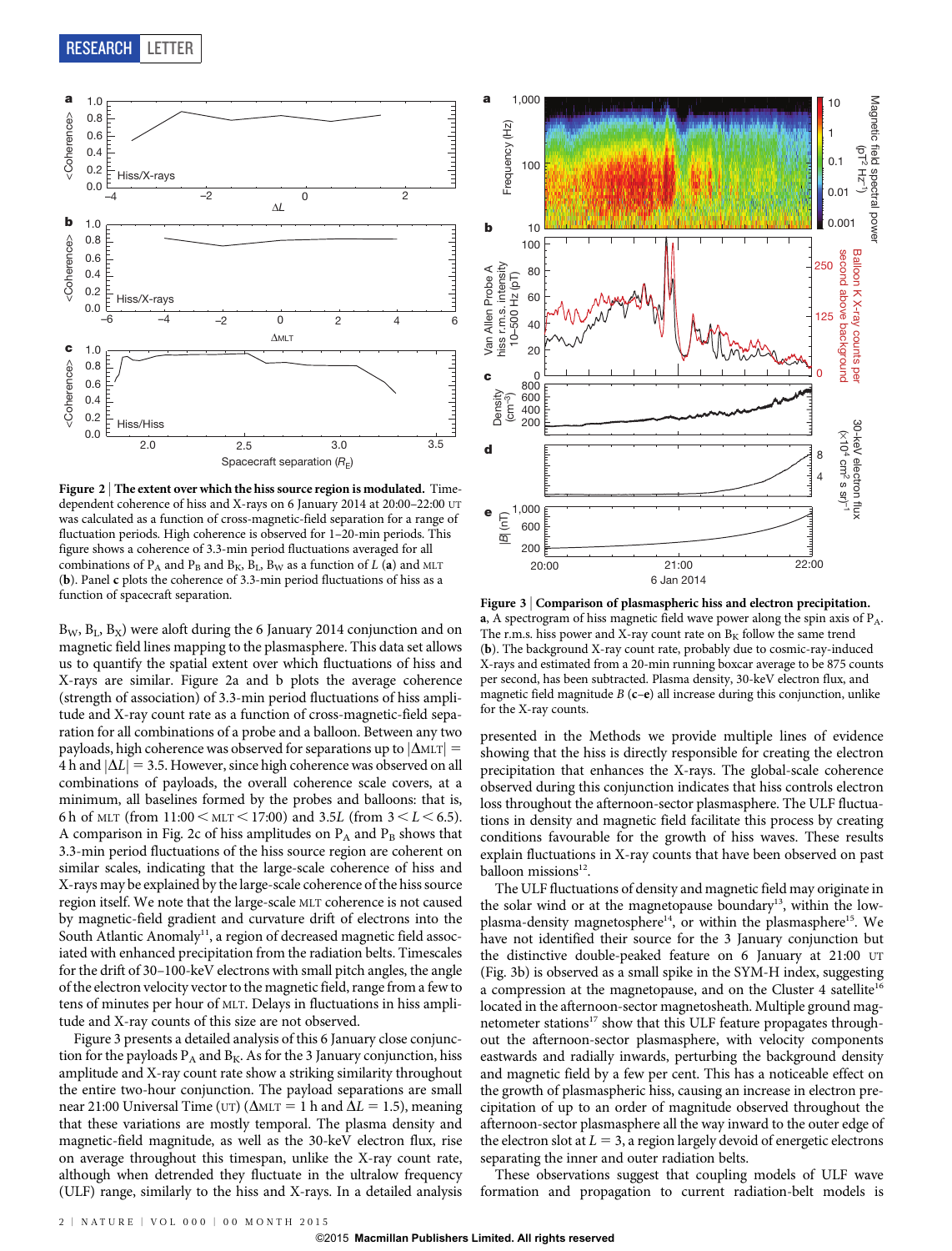important to allow accurate simulation of electron loss caused by plasmaspheric hiss during active times. Furthermore, recent results<sup>18</sup> have shown that plasmaspheric hiss waves are occasionally coherent and may have dispersive frequency signatures. Many models assume featureless, broadband hiss, which does not accurately describe pitchangle scattering of electrons due to coherent, dispersive hiss waves. Coherent hiss waveforms are most prevalent during times when the plasmasphere is driven by solar wind or magnetosheath ULF pressure fluctuations<sup>19</sup>, similar to what produces the large-scale coherence for the 6 January conjunction.

Online Content Methods, along with any additional Extended Data display items and Source Data, are available in the [online version of the paper](www.nature.com/doifinder/10.1038/nature14515); references unique to these sections appear only in the online paper.

## Received 9 December 2014; accepted 5 May 2015. Published online 29 June 2015.

- 1. Gringauz, K. I. The structure of the ionized gas envelope of Earth from direct measurements in the USSR of local charged particle concentrations. Planet. Space Sci. 11, 281-296 (1963).
- 2. Carpenter, D. L. Whistler evidence of a ''knee'' in the magnetospheric ionization density profile. J. Geophys. Res. 68, 1675–1682 (1963).
- 3. Lyons, R. L., Thorne, R. M. & Kennel, C. F. Pitch-angle diffusion of radiation belt electrons within the plasmasphere. J. Geophys. Res. 77, 3455–3474 (1972).
- 4. Lyons, L. & Thorne, R. M. Equilibrium structure of radiation belt electrons. J. Geophys. Res. **78**, 2142-2149 (1973).
- 5. Millan, R. M. & Thorne, R. M. Review of radiation belt relativistic electron losses. J. Atmos. Sol. Terr. Phys. 69, 362–377 (2007).
- 6. Mauk, B. H. et al. Science objectives and rationale for the Radiation Belt Storm Probes Mission. Space Sci. Rev. 179, 3-27 (2013).
- 7. Millan, R. M. et al. The Balloon Array for RBSP Relativistic Electron Losses (BARREL). Space Sci. Rev. 179, 503–530 (2013).
- 8. Li, W. et al. An unusual enhancement of low-frequency plasmaspheric hiss in the outer plasmasphere associated with substorm-injected electrons. Geophys. Res. Lett. 40, 3798-3803 (2013).
- 9. Chen, L. et al. Generation of unusually low frequency plasmaspheric hiss. Geophys. Res. Lett. 41, 5702–5709 (2014).
- 10. Ni, B. et al. Resonant scattering of energetic electrons by unusual low-frequency hiss. Geophys. Res. Lett. 41, 1854-1861 (2014).
- 11. Pinto, O. et al. The South Atlantic Magnetic Anomaly: three decades of research. J. Atmos. Sol. Terr. Phys. 54, 1129-1134 (1992).
- 12. Millan, R. M. et al. Understanding relativistic electron losses with BARREL. J. Atmos. Sol. Terr. Phys. 73, 1425-1434 (2011).
- 13. Claudepierre, S. G., Hudson, M. K., Lotko, W., Lyon, J. G. & Denton, R. E. Solar wind driving of magnetospheric ULF waves: field line resonances driven by dynamic pressure fluctuations. J. Geophys. Res. 115, A11202 (2010).
- 14. Hughes, W. J., Southwood, D. J., Mauk, B., McPherron, R. L. & Barfield, J. N. Alfven waves generated by an inverted plasma energy distribution. Nature 275, 43-45 (1978).
- 15. Dai, L. et al. Excitation of poloidal standing Alfven waves through drift resonance wave-particle interaction. Geophys. Res. Lett. 40, 4127–4132 (2013).
- 16. Escoubet, C. P., Schmidt, R. & Goldstein, M. L. Cluster—science and mission overview. Space Sci. Rev. 79, 11–32 (1997).
- 17. Mann, I. R. et al. The upgraded CARISMA magnetometer array in the THEMIS era. Space Sci. Rev. 141, 413-451 (2008).
- 18. Summers, D., Omura, Y., Nakamura, S. & Kletzing, C. A. Fine structure of plasmaspheric hiss. J. Geophys. Res. 119, 9134–9149 (2014).
- 19. Tsurutani, B. T., Falkowski, B. J., Pickett, J. S., Santolik, O. & Lakhina, G. S. Plasmaspheric hiss properties: observations from Polar. J. Geophys. Res. 120, 414–431 (2015).

Acknowledgements Special thanks to the BARREL operations team B. Anderson, N. Lavers, K. Yando, D. Milling, D. Smith, A. Liang, G. Bowers and R. Friedel, and the CARISMA ground magnetometer team K. Murphy, I. R. Mann, D. K. Milling and others. Additional thanks to W. S. Kurth, A. Y. Ukhorskiy, K. Kersten and J. W. Bonnell.

Author Contributions This Letter was written by A.W.B., who performed most of the data processing and analysis. A.H. calculated diffusion coefficients and interpreted BARREL data. Additional assistance with analysis and interpretation was provided by R.M., J.S., M.McC. and L.W. (for BARREL work), J.F. (for MagEIS work), G.H. and C.A.K. (for EMFISIS work), J.R.W., C.A.C. and D.M. (for the Electric Fields and Waves instrument work) and J.G. (who performed plasmapause simulations).

Author Information Reprints and permissions information is available at [www.nature.com/reprints.](www.nature.com/reprints) The authors declare no competing financial interests. Readers are welcome to comment on the [online version of the paper](www.nature.com/doifinder/10.1038/nature14515). Correspondence and requests for materials should be addressed to A.W.B. [\(awbrenem@gmail.com\).](mailto:awbrenem@gmail.com)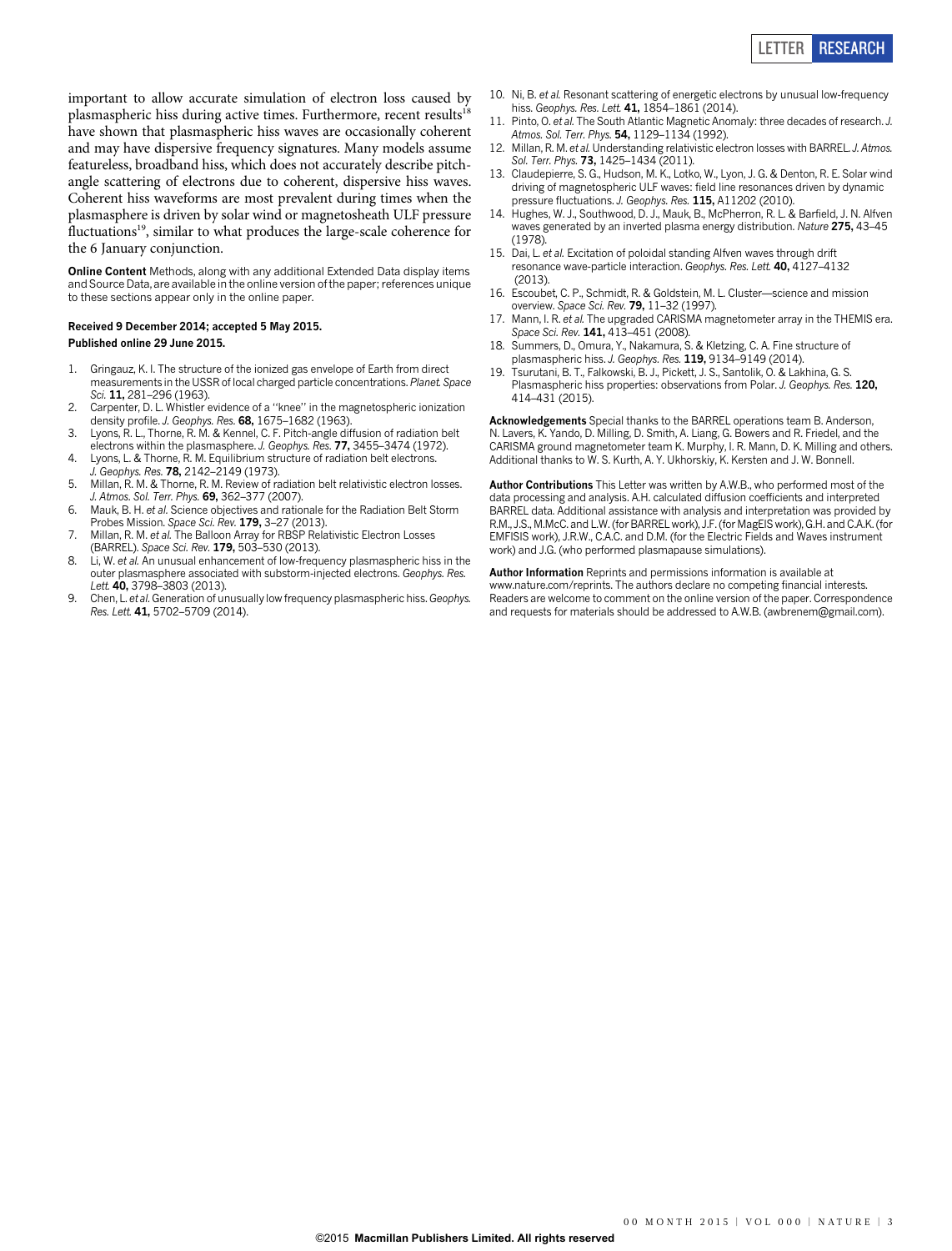## METHODS

In the absence of external electric fields, magnetospheric electrons have helical trajectories, which are the result of gyration about the magnetic field and translation of the centre of this gyration—the guiding centre—along the magnetic field. The cone of velocity vectors representing these two motions is inclined from the magnetic field by an angular distance called the pitch angle. As electrons propagate along magnetic field lines towards higher latitudes, they encounter a mirror force, caused by the convergence of magnetic field lines, that opposes their guidingcentre velocity. For electrons with pitch angles outside what is called the bounce loss cone, this force is sufficient to reverse their guiding-centre motion before they reach the atmosphere. These electrons are trapped locally within the magnetosphere, bouncing between mirror points in opposite hemispheres. Electrons with pitch angles inside the bounce loss cone reach the atmosphere before mirroring and are lost from the radiation belts.

Extended Data Fig. 1 illustrates a typical conjunction between a BARREL balloon and the Van Allen probes  $P_A$  and  $P_B$ .  $P_A$  resides on a magnetic field line inside of the balloon field of view. Electrons scattered into the bounce loss cone by hiss waves within this field of view enter the atmosphere, where they create bremsstrahlung X-rays visible to the conjugate balloon. PB resides outside of the field of view and bounce-loss-cone electrons at this location will not be observed on the balloon unless some intermediate process modulates electron loss over long distances across the magnetic field. We now discuss the mechanism by which this scattering occurs and why ULF-period enhancements of plasma density and decreases in magnetic field provide this modulation and enhance the loss rate.

Plasmaspheric hiss interacts with electrons via a Doppler-shifted cyclotron resonance. This interaction can scatter trapped electrons into the bounce loss cone, removing them from the radiation belts. Strong resonance occurs when an electron, propagating with a guiding centre velocity <sup>V</sup> towards a hiss wave with frequency f in the plasma frame, defined in terms of the angular frequency as  $f =$  $\omega/2\pi$  and wavenumber k, observes the hiss wave Doppler-shifted to an integral multiple *n* of its gyration frequency, that is, the cyclotron frequency  $f_{ce} = \omega_{ce}/2\pi$ . The resonance condition is given by  $n\omega_{ce} = \omega - \delta\omega$ , where  $\delta\omega = kV/\gamma$  is the Doppler shift and  $\gamma$  is the relativistic mass factor<sup>20</sup>. An electron in resonance is exposed to a coherent hiss magnetic and electric field and experiences a net exchange of momentum and energy with the wave. This is possible because, in a frame that is moving together with the electron-guiding centre, the counterstreaming electron and hiss wave have the same sense of rotation about the magnetic field. For interaction with typical hiss waves, the electron energy remains constant and so the change in momentum results in a change in electron pitch angle.

Since the electron guiding centre velocity is typically along the magnetic field direction,  $kV = kV\cos\theta$ , where  $\theta$  is the angle the wavenumber vector makes to the magnetic field, called the wave normal angle. Wave normal angles are determined on the Van Allen probes from a singular value decomposition analysis<sup>21</sup> supplied by the Electric and Magnetic Field Instrument Suite and Integrated Science instrument (EMFISIS)<sup>22</sup>. The hiss observed during the 3 and 6 January conjunctions is relatively field-aligned throughout the hiss band, with  $\theta$  in the range 20°-40°. This indicates that first-order Doppler-shifted cyclotron resonance ( $n = 1$ ) dominates higher-order resonances.

Using in situ values of density, magnetic field, hiss frequency and  $\theta$  we determine that first-order cyclotron resonance energies range from a few tens of kiloelectronvolts up to a few hundred kiloelectronvolts for both conjunctions. Extended Data Fig. 2a shows these energies plotted as a function of L (determined from the T89 magnetic field model<sup>23</sup> with an input planetary index of  $K_p = 1$ ) for P<sub>A</sub> on 6 January. Resonance energies tend to dip during times of enhanced hiss power, primarily due to 1–20-min fluctuations in density (enhancements) and magnetic field (depressions) which are often observed at the same time. Extended Data Fig. 2b shows Magnetic Electron Ion Spectrometer (MagEIS) instrument<sup>24</sup> observations on PA of differential electron flux in a range of energy channels, plotted as a function of L. Under the assumption that these fluxes do not substantially change over the duration of the conjunction, we take these values to represent the fluxes in the hiss source region at the L value of each balloon. The range of electron energies required to satisfy the local first-order cyclotron resonance condition at the location of each balloon is indicated by the shaded rectangles.  $B_L$  and  $B<sub>K</sub>$ , which observe substantial X-ray counts, map to an area of the hiss source region where MagEIS observed enhanced electron populations at energies required for resonance.  $B_X$ , which sees only background level X-ray counts, maps to a lower Lwhere MagEIS observed few electrons at the required higher resonance energies. A similar result is obtained for the 3 January conjunction where  $B<sub>I</sub>$ observed substantial electron precipitation but  $B_W$  does not. Hiss scattering of electrons into the loss cone via the mechanism of Doppler-shifted first-order cyclotron resonance is therefore consistent with the balloon observations.

Each individual resonance interaction is equally likely to scatter an electron towards higher or lower pitch angle. Because electron pitch-angle distributions in the plasmasphere are typically anisotropic, with more electrons at higher than lower pitch angles, the net angular scattering over time skews towards lower pitch angles in a manner thought to be consistent with a diffusive process. The simultaneous satellite and balloon observations allow comparison of the theoretical loss rates to observed loss rates on the balloons. We now show that these two rates are compatible for the close conjunction on 6 January near 21:00 UT.

The pitch angle  $\alpha$  through which an electron will random walk in a single bounce period  $T_b$  due to interaction with hiss is given by  $\Delta \alpha = \sqrt{2 \langle D_{\alpha \alpha} \rangle T_b}$ , where  $\langle D_{\alpha\alpha} \rangle$  is the bounce-averaged pitch-angle diffusion rate, calculated from in situ density, magnetic field magnitude,  $\theta$ , amplitude and bandwidth<sup>25</sup>. We have approximated the hiss frequency spectrum with a Gaussian, centred on the frequency of peak amplitude at each time with a bandwidth determined by the minimum and maximum extent of the observed hiss wave power. The observed spectrum has an extended high-frequency tail not matched by a normal Gaussian, but for the purposes of showing the consistency between the predicted flux at  $P_A$  and the observed flux on  $B_K$  a Gaussian is sufficient. Modelled hiss waves are allowed to interact with electrons with energies from 0–200 keV and with  $\alpha = 0^{\circ}-30^{\circ}$  in a static dipole magnetic field. Diffusion rates, averaged over the gyration period of the electron about the magnetic field  $D_{\alpha\alpha}$ , were determined at each point along the bounce path. Next, bounce-averaged diffusion rates  $\langle D_{\alpha\alpha} \rangle$ were calculated as a function of energy and time by averaging the diffusion ratesfor electrons with pitch angles near the bounce loss cone over the entire electron bounce path. Because  $\langle D_{\alpha\alpha} \rangle$  is a function of not only hiss magnetic field wave power, but also of density and background magnetic field, it is modified by the ULF-period fluctuations.

The BARREL field of view mapped to the magnetic equator is a circle of approximate diameter  $1R_E$ , and X-rays observed at  $B_K$  will be produced by precipitating electrons within this entire field of view. Exactly determining the overall loss rate would require knowledge of the instantaneous hiss amplitude distribution over this entire field of view, which is clearly not possible without multiple satellite measurements. We can, however, approximate the effect of such a distribution by averaging  $\langle D_{\alpha\alpha} \rangle$  over the 15 min it takes P<sub>A</sub> to cross this field of view, resulting in a scattering rate for 50-keV electrons of  $10^{-4}$  s<sup>-1</sup>. Using this time-averaged value, 50-keV electrons within the field of view of  $B_K$  will scatter an angular distance of approximately  $1^{\circ}$  over a typical bounce period of 1 s.

From MagEIS data we can estimate the number of electrons within 1 $^{\circ}$  of the 4 $^{\circ}$ bounce loss cone. During the conjunction near 20:58 UT the MagEIS instrument is able to make high-time-resolution measurements to within 2.5 $^{\circ}$  of the bounce loss cone. Considering the time measuring each sector is small there is large error associated with these values. Good counting statistics are obtained by averaging over ten spin periods. Results indicate a range of 25–700 electrons  $(cm<sup>2</sup> s s r keV)$ of energy 50 keV at the bounce loss cone for a 15-min window centred on 20:58 UT. Integrating over the solid angle of electrons within  $1^\circ$  of the bounce loss cone gives us the number of electrons that can theoretically be scattered by the observed hiss into the loss cone in a single bounce period. Roughly half of these electrons, corresponding to 0.08-2.4 electrons  $\left(\text{cm}^2 \text{ s keV}\right)^{-1}$ , will be scattered into the bounce loss cone, and the other half will be scattered towards higher pitch angles. This is the predicted loss rate in the hiss source region due to quasi-linear diffusion.

As these electrons propagate down magnetic field lines from near the magnetic equator to the atmosphere they are focused into a smaller cross-sectional area by the converging magnetic field lines, effectively increasing the differential flux by the magnetic focusing factor  $A_{eq}/A_{70 \text{ km}} = B_{70 \text{ km}}/B_{eq}$ , where A is the crosssectional area of the field of view of the balloon observing the precipitation and B is the magnetic field strength. Estimates of this focusing factor range from 250 to 310 depending on the variation in field strength over the  $1R<sub>E</sub>$ -diameter field of view at the magnetic equator. Thus the flux of  $0.08-2.4$  electrons  $\text{(cm}^2 \text{ s keV})^{-1}$  at 50 keV scattered into the loss cone each bounce will correspond to 15–450 electrons  $(cm<sup>2</sup> s keV)<sup>-1</sup>$  at 70 km, the altitude where the bremsstrahlung X-rays are created. If hiss is indeed the cause of the electron loss then the flux extracted from balloon X-ray counts should be consistent with this number.

To compare this range of values with observations at  $B_K$  we invert the X-ray counts at 20:58 UT with a bremsstrahlung X-ray model. A necessary step in this process is the subtraction of the background level of X-ray counts. These can be created from at least two sources, including cosmic rays and enhanced South Atlantic Anomaly precipitation. After background subtraction we find that BARREL observed roughly 13 electrons  $\text{cm}^2$  s keV)<sup>-1</sup> at 50 keV at 20:58 UT. This is probably an underestimate of the true flux by a factor of approximately three, caused by the assumption by the bremsstrahlung model that precipitating electrons at an altitude of 70 km are isotropically distributed in pitch angle. This will only be the case when the limit of strong diffusion is reached, defined as where the hiss waves are able to fill the bounce loss cone completely in a quarter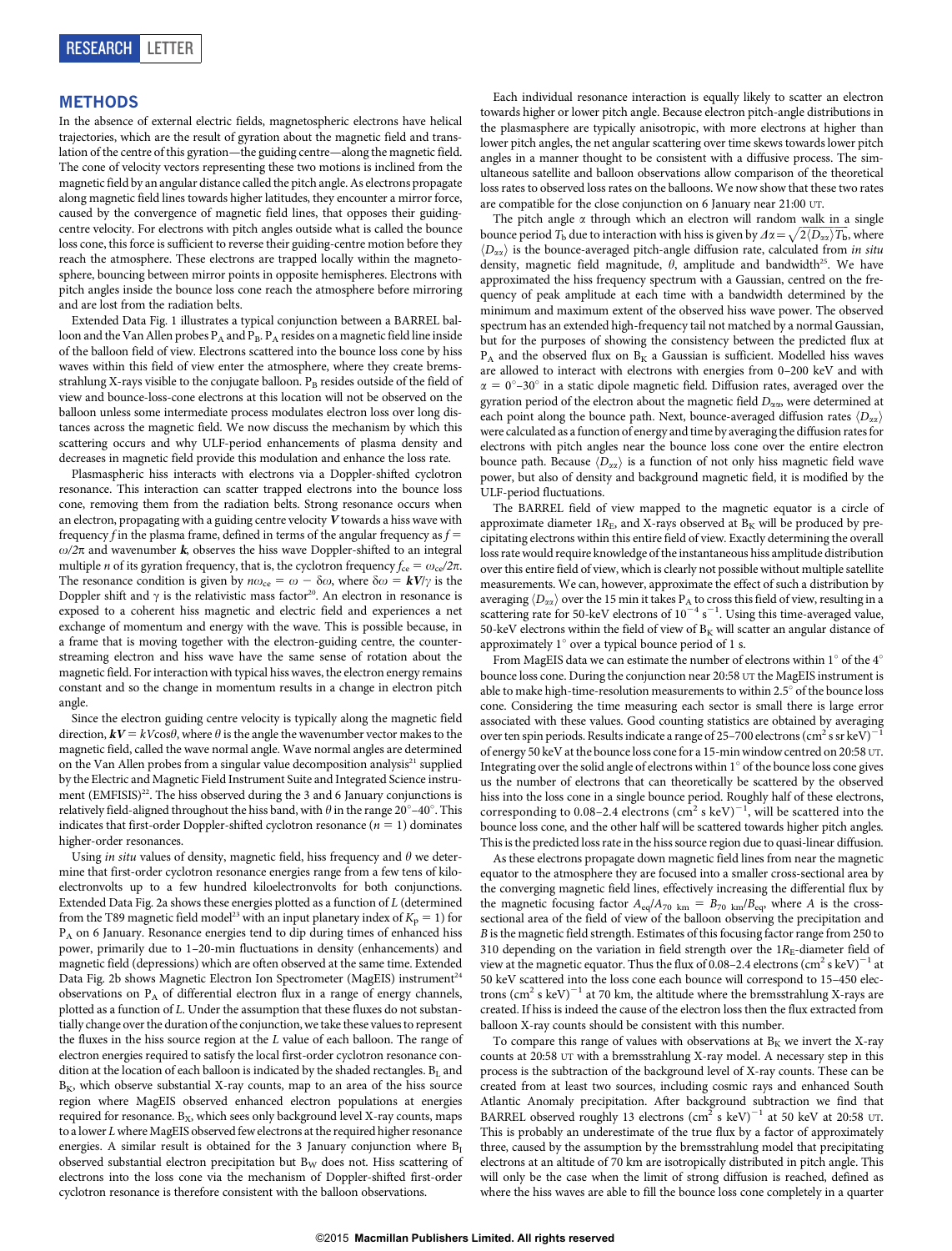bounce period. The diffusion rates calculated are much lower than this and thus only the edge of the bounce loss cone will be filled with electrons. Compensating for this factor, our estimate of 50-keV fluxes observed on  $B_K$  is in the range 26–39 (cm<sup>2</sup> s keV) $^{-1}$ . This is consistent with the predicted flux of 15–450 electrons  $\rm{(cm^2\,s\,keV)}^{-1}.$  Thus the electron loss associated with the X-ray count rate on  $\rm{B_{K}}$ during the close conjunction on 6 January near 21 UT can be explained by quasilinear scattering of electrons into the loss cone by the observed hiss waves.

We end with a power spectral analysis that provides additional evidence that plasmaspheric hiss, modulated by ULF-period fluctuations in density and magnetic field, is directly responsible for precipitating the electrons that create the X-ray fluctuations. Results are presented for the 3 January conjunction because on 6 January strong hiss and X-ray peaks near 21:00 UT can dominate the spectral comparison. However, results are similar for both days. The left column in Extended Data Fig. 3 plots detrended curves of the quantities  $\langle D_{\alpha\alpha} \rangle$ , hiss amplitude, density, magnetic field and 54-keV electron flux, compared to detrended X-ray counts. Not only are fluctuations in X-ray counts best matched by hiss amplitude and  $\langle D_{\alpha\alpha} \rangle$ , but so are the spectra shown in the right column. The density and X-ray spectra compare favourably but to a lesser degree, and the magnetic field and energetic electron flux spectra are dissimilar in that they are enhanced at frequencies where the X-ray spectrum is depressed. Taken together, these comparisons indicate that the time and spectral characteristics of the hiss more closely

match those of the X-ray counts than do density, magnetic field magnitude and energetic electron flux, strongly suggesting that the hiss is directly responsible for the electron loss. Despite this, enhancements in hiss amplitude tend to occur in regions of enhanced density and depressed magnetic field, which creates conditions favourable for hiss growth<sup>26</sup>.

- 20. Kennel, C. F. & Petschek, H. E. Limit on stably trapped particle fluxes. J. Geophys. Res. 71, 1–28 (1966).
- 21. Santolík, O., Parrot, M. & Lefeuvre, F. Singular value decomposition methods for wave propagation analysis. Radio Sci. 38, 1010 (2003).
- 22. Kletzing, C. A. et al. The Electric and Magnetic Field Instrument Suite and Integrated Science (EMFISIS) on RBSP. Space Sci. Rev. 179, 127-181 (2013).
- 23. Tsyganenko, N. A. A magnetospheric magnetic field model with a warped tail current sheet. Planet. Space Sci. 37, 5-20 (1989).
- 24. Blake, J. B. et al. The Magnetic Electron Ion Spectrometer (MagEIS) instruments aboard the Radiation Belt Storm Probes (RBSP) spacecraft. Space Sci. Rev. 179, 383–421 (2013).
- 25. Summers, D., Ni, B. & Meredith, N. P. Timescales for radiation belt electron acceleration and loss due to resonant wave-particle interactions: 1. Theory. J. Geophys. Res. 112, A04207 (2007).
- 26. Li, W. et al. An unusual enhancement of low-frequency plasmaspheric hiss in the outer plasmasphere associated with substorm-injected electrons. Geophys. Res. Lett. 40, 3798-3803 (2013).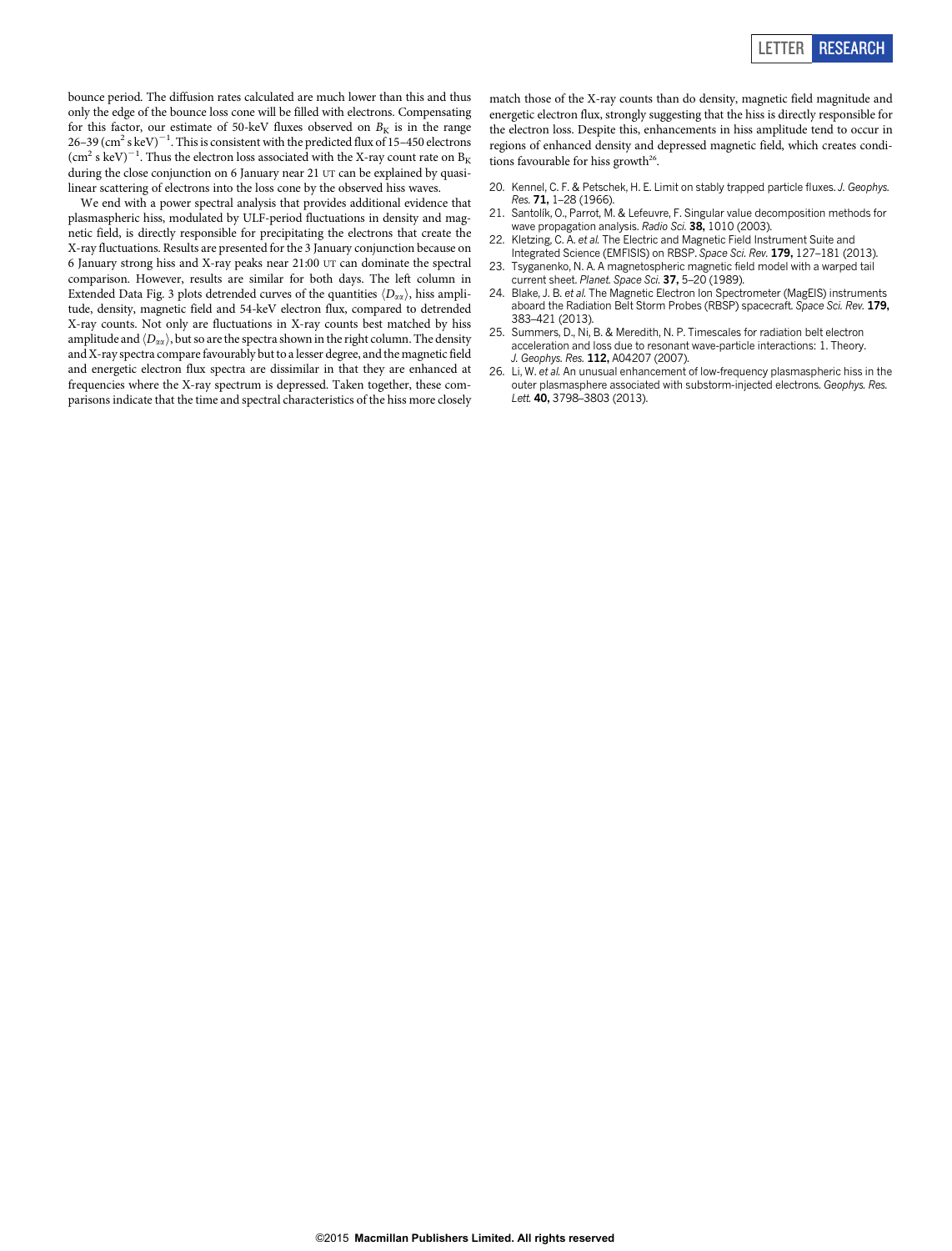

Extended Data Figure 1 | The detection of loss cone electrons by a balloon. The Van Allen probes (labelled here A and B) pass through the hiss source region at the magnetic equator ( $3R_E-6R_E$ , 40,000 km altitude) on field lines that can connect to the BARREL balloons. The red hatched line shows values of  $2R_{\rm E}$ ,  $4R<sub>E</sub>$  and  $6R<sub>E</sub>$ . The shaded green volume shows the balloon field of view and the

white lines represent electrons propagating along and gyrating about magnetic field lines. At an altitude of 70 km, where bremsstrahlung X-rays are typically created, the cross-section of this field of view is a circle about 100 km in radius. Mapped along magnetic field lines to the magnetic equator, this becomes a circle of radius  $0.5R_E$  (about 3,200 km).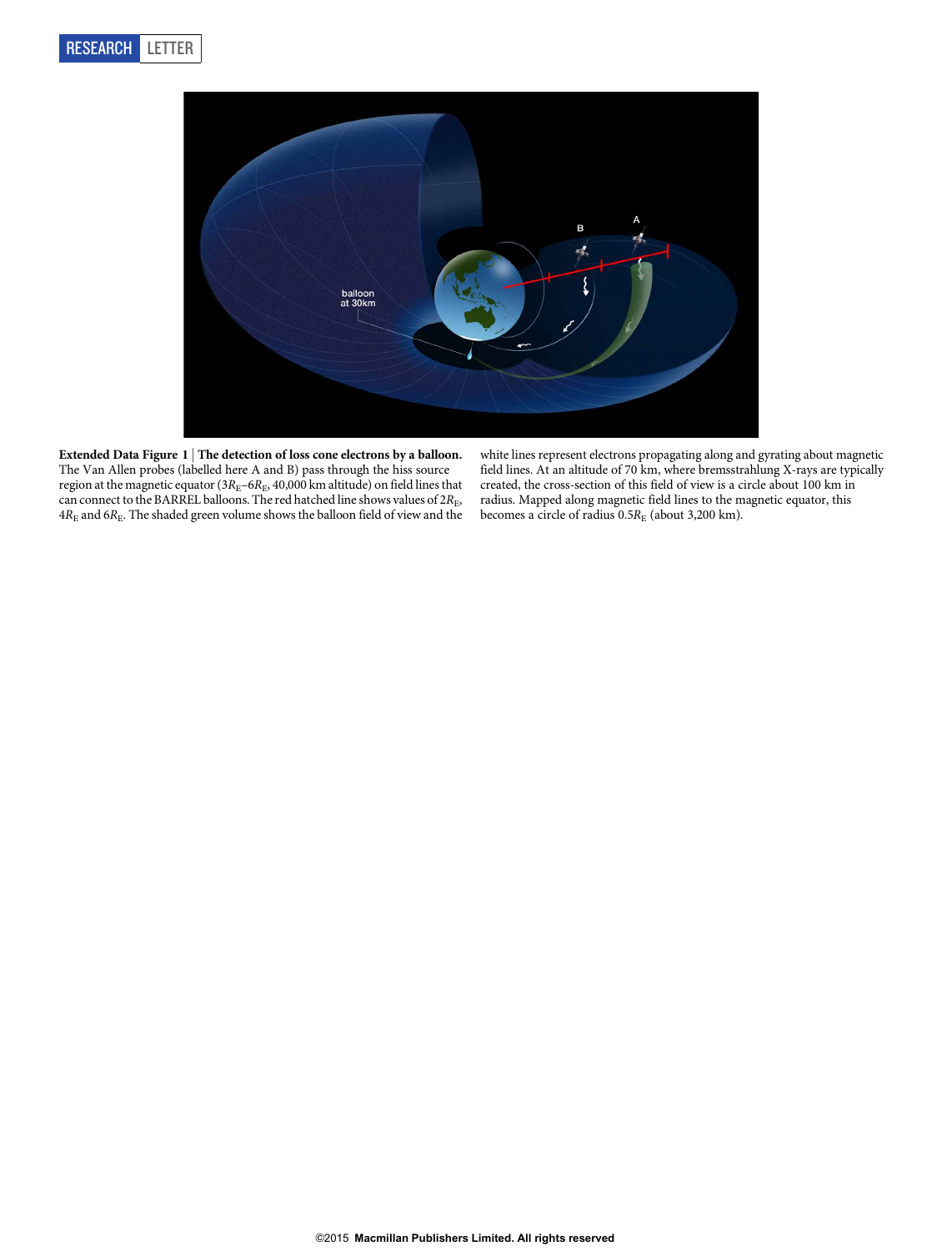## LETTER RESEARCH



Extended Data Figure 2 <sup>|</sup> Comparison of predicted resonance energies to observed energies. a, Calculation of first-order cyclotron resonance energies (6 January 2014, 20:00-22:00 UT) from in situ data on  $P_A$  versus L. The three lines are resonant energies determined from the minimum (red), peak

(black) and maximum hiss (orange) frequencies. b, MagEIS electron flux levels on PA versus L. The horizontal extent of each shaded box shows the L crossed by the balloons. The vertical extent is a mapping of the range of resonant energies from a across the observed energies from MagEIS.